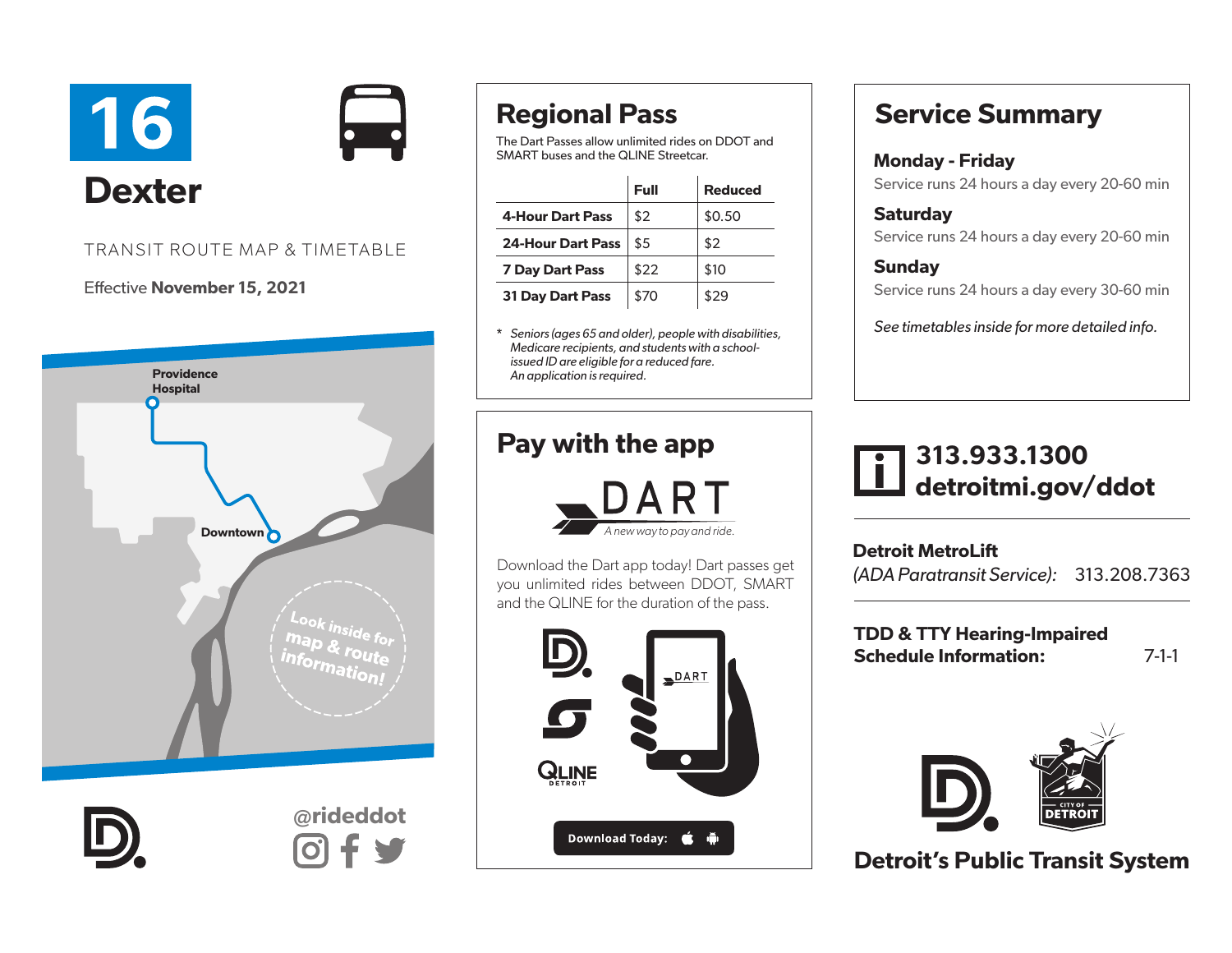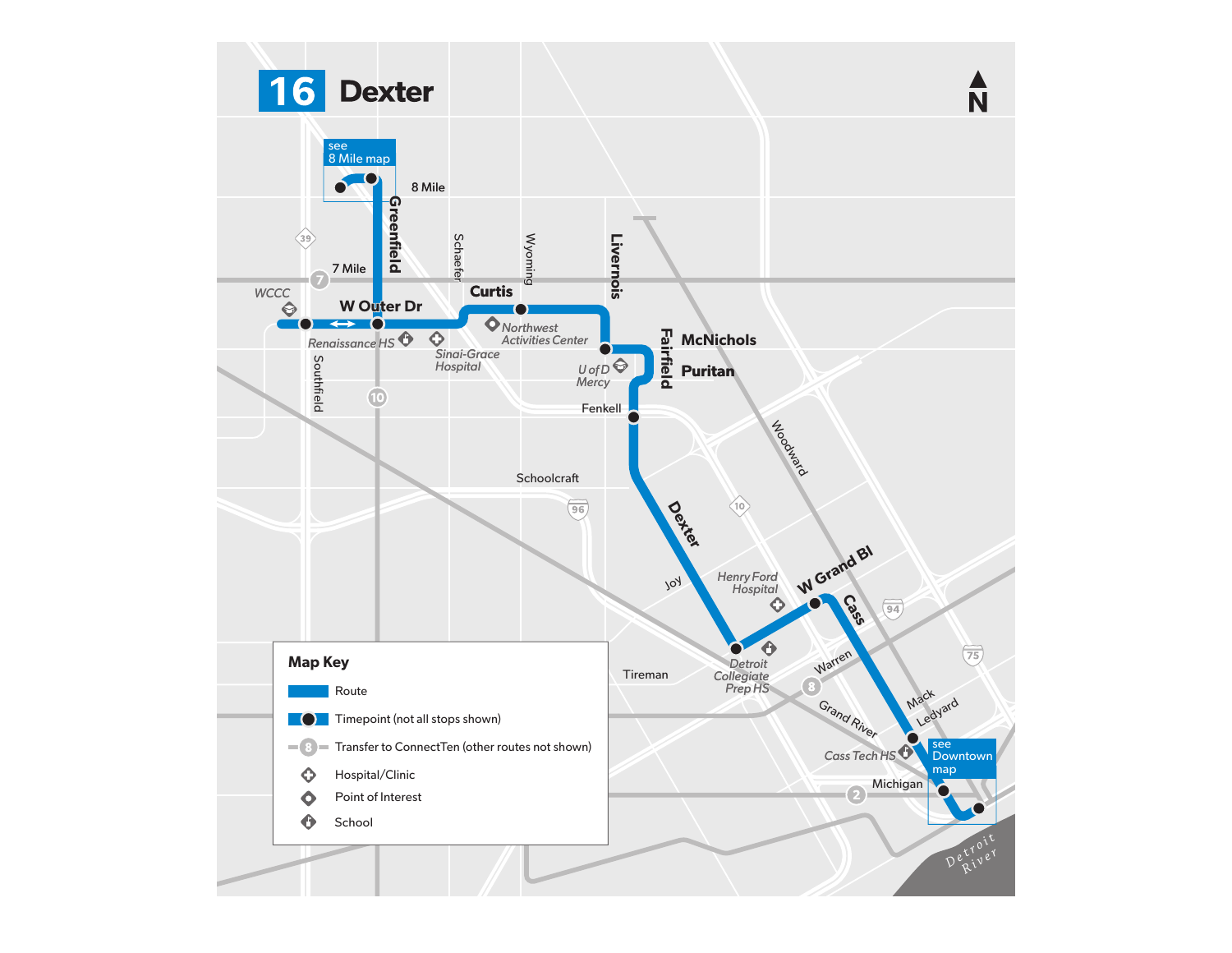





# Holiday Service

Sunday schedules are effective on the following holidays:

- New Year's Day
- Memorial Day
- Independence Day
- Labor Day • Thanksgiving Day
- Christmas Day



### How to Read the Schedule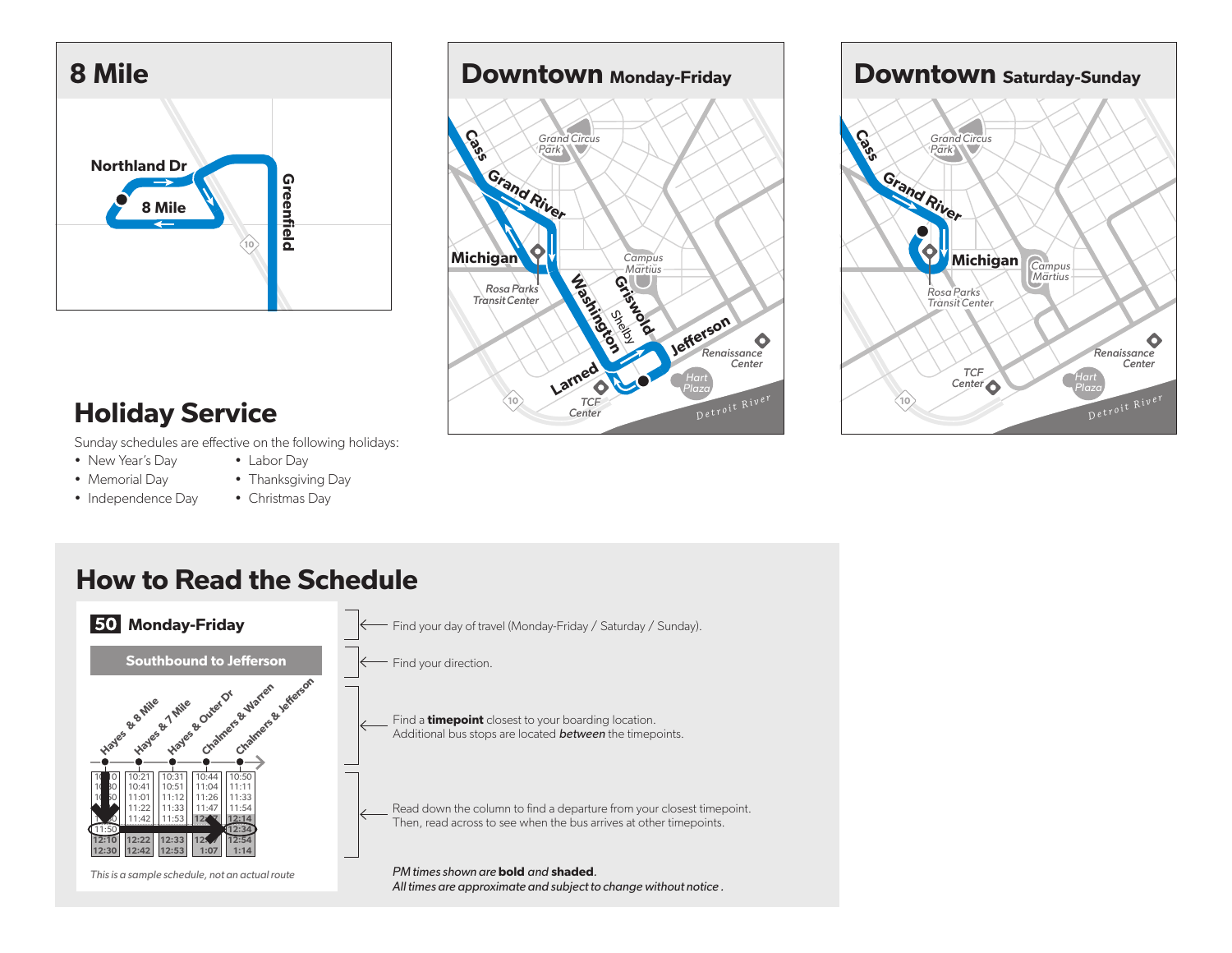

**Southbound to Downtown** 

|                          | Northiand of the British         |                          | WONEY OF B SONTINGO | WONEY OF B Greenheid |                  | McNichols & Liverpois |                 |                |                  |                                       |
|--------------------------|----------------------------------|--------------------------|---------------------|----------------------|------------------|-----------------------|-----------------|----------------|------------------|---------------------------------------|
|                          |                                  |                          |                     |                      | Curtis & Wyoming |                       | Dented & Kentel | Deter & Lourge | W Grand Bl & 2nd | Lefferson & Shelton<br>Case & Lediata |
|                          | Northland Or                     |                          |                     |                      |                  |                       |                 |                |                  |                                       |
|                          |                                  |                          |                     |                      |                  |                       |                 |                |                  |                                       |
|                          |                                  |                          |                     |                      |                  |                       |                 |                |                  |                                       |
|                          | $\mathbf{I}$                     |                          |                     | $\mathbf{I}$         | т.               | $\mathbf{I}$          |                 | $\mathbf{I}$   | $\mathbf{I}$     |                                       |
| 4:31                     | 4:33                             | 4:44                     | 4:47                | 4:56                 | 5:01             | 5:07                  | 5:22            | 5:30           | 5:39             | 5:50                                  |
| $\overline{\phantom{0}}$ | $\overline{\phantom{0}}$         | $\qquad \qquad -$        | 5:07                | 5:16                 | 5:21             | 5:27                  | 5:42            | 5:50           | 5:59             | 6:10                                  |
| 5:11                     | 5:13                             | 5:24                     | 5:27                | 5:36                 | 5:41             | 5:47                  | 6:02            | 6:10           | 6:19             | 6:30                                  |
|                          |                                  |                          | 5:47                | 5:56                 | 6:01             | 6:07                  | 6:22            | 6:30           | 6:40             | 6:51                                  |
| 5:51                     | 5:53                             |                          | 6:03                | 6:12                 | 6:18             | 6:24                  | 6:40            | 6:50           | 7:01             | 7:12                                  |
|                          |                                  | 6:20                     | 6:23                | 6:32                 | 6:38             | 6:44                  | 7:00            | 7:10           | 7:21             | 7:32                                  |
| 6:31                     | 6:33                             | $\overline{\phantom{a}}$ | 6:43                | 6:52                 | 6:58             | 7:04                  | 7:20            | 7:30           | 7:41             | 7:52                                  |
|                          |                                  | 7:00                     | 7:03                | 7:12                 | 7:18             | 7:24                  | 7:40            | 7:50           | 8:01             | 8:12                                  |
| 7:11                     | 7:13                             |                          | 7:23                | 7:32                 | 7:38             | 7:44                  | 8:00            | 8:10           | 8:21             | 8:32                                  |
|                          | $\overline{\phantom{0}}$         | 7:40                     | 7:43                | 7:52                 | 7:58             | 8:04                  | 8:20            | 8:30           | 8:41             | 8:52                                  |
| 7:51                     | 7:53<br>$\overline{\phantom{0}}$ | 8:20                     | 8:03<br>8:23        | 8:12<br>8:32         | 8:18<br>8:38     | 8:24<br>8:44          | 8:40<br>9:00    | 8:50<br>9:10   | 9:01<br>9:21     | 9:12<br>9:32                          |
| 8:31                     | 8:33                             |                          | 8:43                | 8:52                 | 8:58             | 9:04                  | 9:20            | 9:30           | 9:41             | 9:52                                  |
|                          |                                  | 9:00                     | 9:03                | 9:12                 | 9:18             | 9:24                  | 9:40            | 9:50           | 10:01            | 10:12                                 |
| 9:11                     | 9:13                             |                          | 9:23                | 9:32                 | 9:38             | 9:44                  | 10:00           | 10:10          | 10:21            | 10:32                                 |
| $\qquad \qquad -$        |                                  | 9:40                     | 9:43                | 9:52                 | 9:58             | 10:04                 | 10:20           | 10:30          | 10:41            | 10:52                                 |
| 9:51                     | 9:53                             |                          | 10:03               | 10:12                | 10:18            | 10:24                 | 10:40           | 10:50          | 11:01            | 11:12                                 |
| $\qquad \qquad -$        | -                                | 10:20                    | 10:23               | 10:32                | 10:38            | 10:44                 | 11:00           | 11:10          | 11:21            | 11:32                                 |
| 10:31                    | 10:33                            |                          | 10:43               | 10:52                | 10:58            | 11:04                 | 11:20           | 11:30          | 11:41            | 11:52                                 |
|                          |                                  | 11:00                    | 11:03               | 11:12                | 11:18            | 11:24                 | 11:40           | 11:50          | 12:01            | 12:12                                 |
| 11:11                    | 11:13                            |                          | 11:23               | 11:32                | 11:38            | 11:44                 | 12:00           | 12:10          | 12:21            | 12:32                                 |
| $\overline{\phantom{0}}$ | $\overline{\phantom{0}}$         | 11:40                    | 11:43               | 11:52                | 11:58            | 12:04                 | 12:20           | 12:30          | 12:41            | 12:52                                 |
| 11:51                    | 11:53                            |                          | 12:03               | 12:12                | 12:18            | 12:24                 | 12:40           | 12:50          | 1:01             | 1:12                                  |
|                          |                                  | 12:20                    | 12:23               | 12:32                | 12:38            | 12:44                 | 1:00            | 1:10           | 1:21             | 1:32                                  |
| 12:31                    | 12:33                            |                          | 12:43               | 12:52                | 12:58            | 1:04                  | 1:20            | 1:30           | 1:41             | 1:52                                  |
|                          |                                  | 1:00                     | 1:03                | 1:12                 | 1:18             | 1:24                  | 1:40            | 1:50           | 2:01             | 2:12                                  |
| 1:11                     | 1:13                             |                          | 1:23                | 1:32                 | 1:38             | 1:44                  | 2:00            | 2:10           | 2:21             | 2:32                                  |
|                          |                                  | 1:40                     | 1:43                | 1:52                 | 1:58             | 2:04                  | 2:20            | 2:30           | 2:41             | 2:52                                  |
| 1:51                     | 1:53                             | 2:20                     | 2:03<br>2:23        | 2:12<br>2:32         | 2:18<br>2:38     | 2:24<br>2:44          | 2:40<br>3:00    | 2:50<br>3:10   | 3:01<br>3:21     | 3:12<br>3:32                          |
|                          | 2:33                             |                          | 2:43                |                      |                  |                       |                 |                | 3:41             | 3:52                                  |
| 2:31                     |                                  | 3:00                     | 3:03                | 2:52<br>3:12         | 2:58<br>3:18     | 3:04<br>3:24          | 3:20<br>3:40    | 3:30<br>3:50   | 4:01             | 4:12                                  |
| 3:11                     | 3:13                             |                          | 3:23                | 3:32                 | 3:38             | 3:44                  | 4:00            | 4:10           | 4:21             | 4:32                                  |
|                          |                                  | 3:40                     | 3:43                | 3:52                 | 3:58             | 4:04                  | 4:20            | 4:30           | 4:41             | 4:52                                  |
| 3:51                     | 3:53                             |                          | 4:03                | 4:12                 | 4:18             | 4:24                  | 4:40            | 4:50           | 5:01             | 5:12                                  |
|                          |                                  | 4:20                     | 4:23                | 4:32                 | 4:38             | 4:44                  | 5:00            | 5:10           | 5:21             | 5:32                                  |
| 4:31                     | 4:33                             |                          | 4:43                | 4:52                 | 4:58             | 5:04                  | 5:20            | 5:30           | 5:41             | 5:52                                  |
|                          |                                  | 5:00                     | 5:03                | 5:12                 | 5:18             | 5:24                  | 5:40            | 5:50           | 6:01             | 6:12                                  |
| 5:11                     | 5:13                             |                          | 5:23                | 5:32                 | 5:38             | 5:44                  | 6:00            | 6:09           | 6:19             | 6:30                                  |
|                          |                                  | 5:40                     | 5:43                | 5:52                 | 5:58             | 6:04                  | 6:19            | 6:28           | 6:38             | 6:49                                  |
|                          |                                  |                          |                     |                      |                  |                       |                 |                |                  |                                       |

|                |                          |                          |                |                  |                |                 | <b>Northbound to Providence Hospital</b> |                   |                          |                        |                          |                      |
|----------------|--------------------------|--------------------------|----------------|------------------|----------------|-----------------|------------------------------------------|-------------------|--------------------------|------------------------|--------------------------|----------------------|
|                |                          | Road Parks Timest Center |                |                  |                |                 |                                          |                   | WONEY OF B Greenfield    | WONEY OF B SOUTHING OF |                          |                      |
|                | A SERIOR B STRIPT        |                          |                | W Grand Bl & Znd | Denter & Lamop | Dexert & Fental | McNichols & Livernois                    | Curtise & Wyoming |                          |                        |                          | Northandor & S. Wile |
|                |                          |                          | Lague Hedyard  |                  |                |                 |                                          |                   |                          | Northland Or           |                          |                      |
|                |                          |                          |                |                  |                |                 |                                          |                   |                          |                        |                          |                      |
|                |                          |                          |                |                  |                |                 |                                          |                   |                          |                        |                          |                      |
|                |                          |                          |                |                  |                |                 |                                          |                   |                          |                        |                          |                      |
| 3:56           | 4:00                     | 4:08                     | 4:17           | 4:25             | 4:39           | 4:44            | 4:49                                     | 4:56              | 4:59                     | 5:10                   | 5:12                     |                      |
| 4:31           | 4:35                     | 4:43                     | 4:52           | 5:00             | 5:14           | 5:19            | 5:24                                     | 5:31              | 5:34                     | 5:45                   | 5:47                     |                      |
| 5:01           | 5:05                     | 5:13                     | 5:22           | 5:30             | 5:44           | 5:49            | 5:54                                     | 6:01              | 6:04                     | 6:15                   | 6:17                     |                      |
| 5:21           | <sup>-</sup>             | 5:31                     | 5:44           | 5:54             | 6:08           | 6:15            | 6:20                                     | 6:28              | 6:34                     | $\qquad \qquad -$      | $\overline{\phantom{0}}$ |                      |
| 5:41           | $\overline{\ldots}$      | 5:53                     | 6:06           | 6:16             | 6:30           | 6:37            | 6:42                                     |                   |                          | 6:59                   | 7:02                     |                      |
| 6:01           |                          | 6:13                     | 6:26           | 6:36             | 6:50           | 6:57            | 7:02                                     | 7:10              | 7:16                     |                        |                          |                      |
| 6:21           | $\overline{\phantom{0}}$ | 6:33                     | 6:46           | 6:56             | 7:10           | 7:17            | 7:22                                     |                   |                          | 7:39                   | 7:42                     |                      |
| 6:41           | $\qquad \qquad -$        | 6:53                     | 7:06           | 7:16             | 7:30           | 7:37            | 7:42                                     | 7:50              | 7:56                     | $\qquad \qquad -$      | $\qquad \qquad -$        |                      |
| 7:01           | $\overline{\phantom{0}}$ | 7:13                     | 7:26           | 7:36             | 7:50           | 7:57            | 8:02                                     |                   |                          | 8:19                   | 8:22                     |                      |
| 7:21           | $\overline{a}$           | 7:33                     | 7:46           | 7:56             | 8:10           | 8:17            | 8:22                                     | 8:30              | 8:36                     |                        |                          |                      |
| 7:41           | <sup>-</sup>             | 7:53                     | 8:06           | 8:16             | 8:30           | 8:37            | 8:42                                     |                   |                          | 8:59                   | 9:02                     |                      |
| 8:01           | —                        | 8:13                     | 8:26           | 8:36             | 8:50           | 8:57            | 9:02                                     | 9:10              | 9:15                     |                        |                          |                      |
| 8:21           | -                        | 8:33                     | 8:46           | 8:56             | 9:10           | 9:17            | 9:22                                     |                   | $\overline{\phantom{0}}$ | 9:39                   | 9:42                     |                      |
| 8:41           | <sup>-</sup>             | 8:53                     | 9:06           | 9:16             | 9:30           | 9:37            | 9:42                                     | 9:50              | 9:55                     |                        |                          |                      |
| 9:01           |                          | 9:13                     | 9:26           | 9:36             | 9:50           | 9:57            | 10:02                                    |                   |                          | 10:19                  | 10:22                    |                      |
| 9:21           | -                        | 9:33                     | 9:46           | 9:56             | 10:10          | 10:17           | 10:22                                    | 10:30             | 10:35                    |                        |                          |                      |
| 9:41           | $\qquad \qquad -$        | 9:53                     | 10:06          | 10:16            | 10:30          | 10:37           | 10:42                                    |                   |                          | 10:59                  | 11:02                    |                      |
| 10:01          | $\qquad \qquad -$        | 10:13<br>10:33           | 10:26          | 10:36            | 10:50          | 10:57           | 11:02                                    | 11:10             | 11:15                    |                        | 11:42                    |                      |
| 10:21<br>10:41 | <sup>-</sup>             | 10:53                    | 10:46<br>11:06 | 10:56<br>11:16   | 11:10<br>11:30 | 11:17<br>11:37  | 11:22<br>11:42                           |                   |                          | 11:39                  |                          |                      |
|                | $\overline{\ldots}$      | 11:13                    | 11:26          | 11:36            | 11:50          | 11:57           | 12:02                                    | 11:50             | 11:55                    | 12:19                  | 12:22                    |                      |
| 11:01<br>11:21 | <sup>-</sup><br>—        | 11:33                    | 11:46          | 11:56            | 12:10          | 12:17           | 12:22                                    | 12:30             | 12:35                    |                        |                          |                      |
| 11:41          | $\overline{\phantom{0}}$ | 11:53                    | 12:06          | 12:16            | 12:30          | 12:37           | 12:42                                    |                   |                          | 12:59                  | 1:02                     |                      |
| 12:01          | $\qquad \qquad -$        | 12:13                    | 12:26          | 12:36            | 12:50          | 12:57           | 1:02                                     | 1:10              | 1:15                     |                        |                          |                      |
| 12:21          |                          | 12:33                    | 12:46          | 12:56            | 1:10           | 1:17            | 1:22                                     |                   |                          | 1:39                   | 1:42                     |                      |
| 12:41          |                          | 12:53                    | 1:06           | 1:16             | 1:30           | 1:37            | 1:42                                     | 1:50              | 1:55                     |                        |                          |                      |
| 1:01           | $\overline{\phantom{0}}$ | 1:13                     | 1:26           | 1:36             | 1:50           | 1:57            | 2:02                                     |                   |                          | 2:19                   | 2:22                     |                      |
| 1:21           | $\overline{\phantom{0}}$ | 1:33                     | 1:46           | 1:56             | 2:10           | 2:17            | 2:22                                     | 2:30              | 2:35                     |                        |                          |                      |
| 1:41           | $\overline{\phantom{0}}$ | 1:53                     | 2:06           | 2:16             | 2:30           | 2:37            | 2:42                                     |                   |                          | 2:59                   | 3:02                     |                      |
| 2:01           |                          | 2:13                     | 2:26           | 2:36             | 2:50           | 2:57            | 3:02                                     | 3:10              | 3:15                     |                        |                          |                      |
| 2:21           | .<br><sup>-</sup>        | 2:33                     | 2:46           | 2:56             | 3:10           | 3:17            | 3:22                                     |                   |                          | 3:39                   | 3:42                     |                      |
| 2:41           | -                        | 2:53                     | 3:06           | 3:16             | 3:30           | 3:37            | 3:42                                     | 3:50              | 3:55                     |                        |                          |                      |
| 3:01           | -                        | 3:13                     | 3:26           | 3:36             | 3:50           | 3:57            | 4:02                                     |                   |                          | 4:19                   | 4:22                     |                      |
| 3:21           | -                        | 3:33                     | 3:46           | 3:56             | 4:10           | 4:17            | 4:22                                     | 4:30              | 4:35                     |                        |                          |                      |
| 3:41           | $\qquad \qquad -$        | 3:53                     | 4:06           | 4:16             | 4:30           | 4:37            | 4:42                                     |                   |                          | 4:59                   | 5:02                     |                      |
| 4:01           | -                        | 4:13                     | 4:26           | 4:36             | 4:50           | 4:57            | 5:02                                     | 5:10              | 5:15                     |                        |                          |                      |
| 4:21           | -                        | 4:33                     | 4:46           | 4:56             | 5:10           | 5:17            | 5:22                                     |                   |                          | 5:39                   | 5:42                     |                      |
| 4:41           | -                        | 4:53                     | 5:06           | 5:16             | 5:30           | 5:37            | 5:42                                     | 5:50              | 5:55                     |                        |                          |                      |
| 5:01           | -                        | 5:13                     | 5:26           | 5:36             | 5:50           | 5:57            | 6:02                                     |                   |                          | 6:18                   | 6:21                     |                      |
| 5:21           |                          | 5:33                     | 5:46           | 5:56             | 6:10           | 6:16            | 6:21                                     | 6:29              | 6:33                     |                        |                          |                      |

*PM times shown are* bold *and* shaded*.* 

### *Additional bus stops are available between the timepoints.* Monday-Friday continued on next page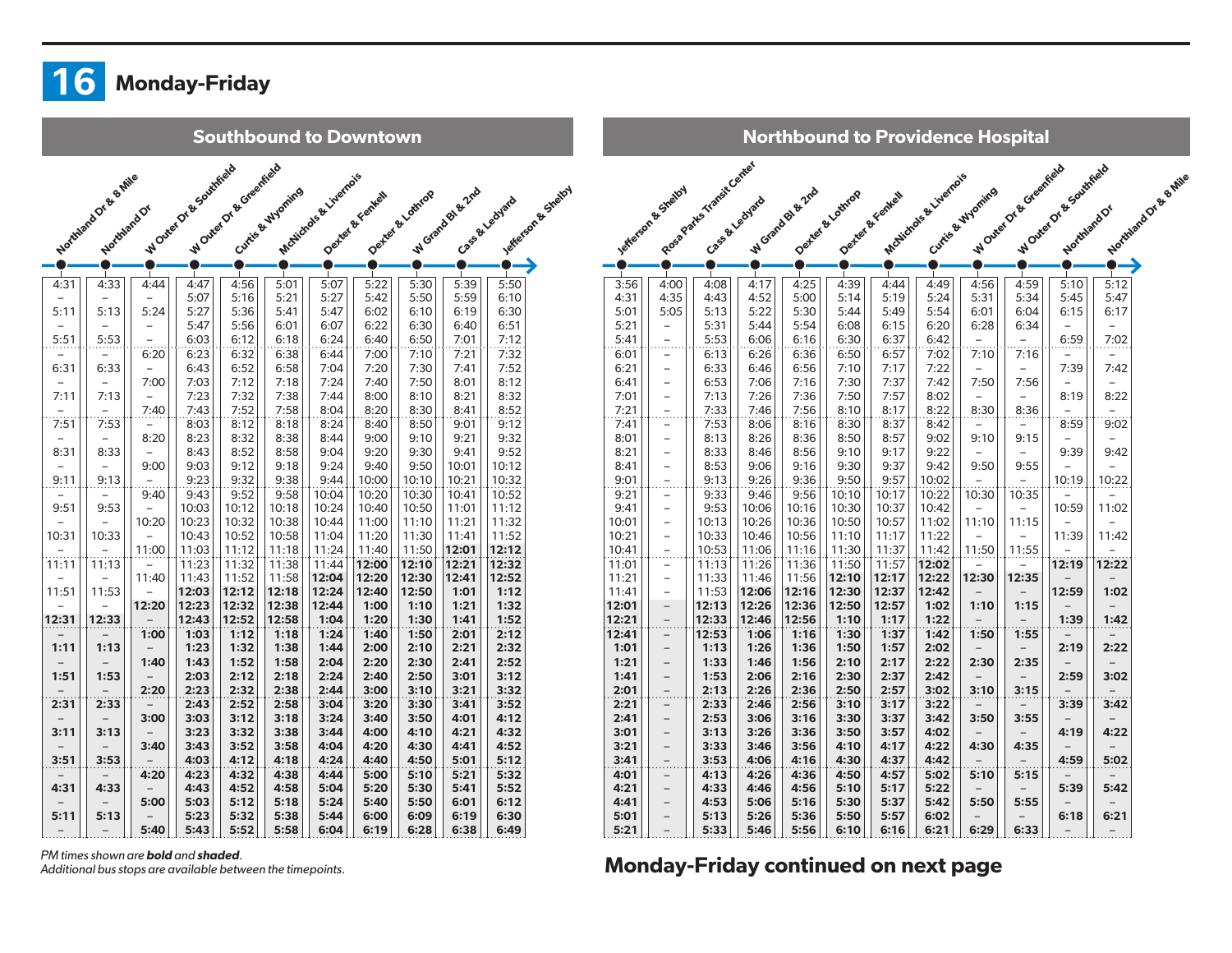#### $16$ Monday-Friday continued



#### *PM times shown are* bold *and* shaded*.*

*Additional bus stops are available between the timepoints.*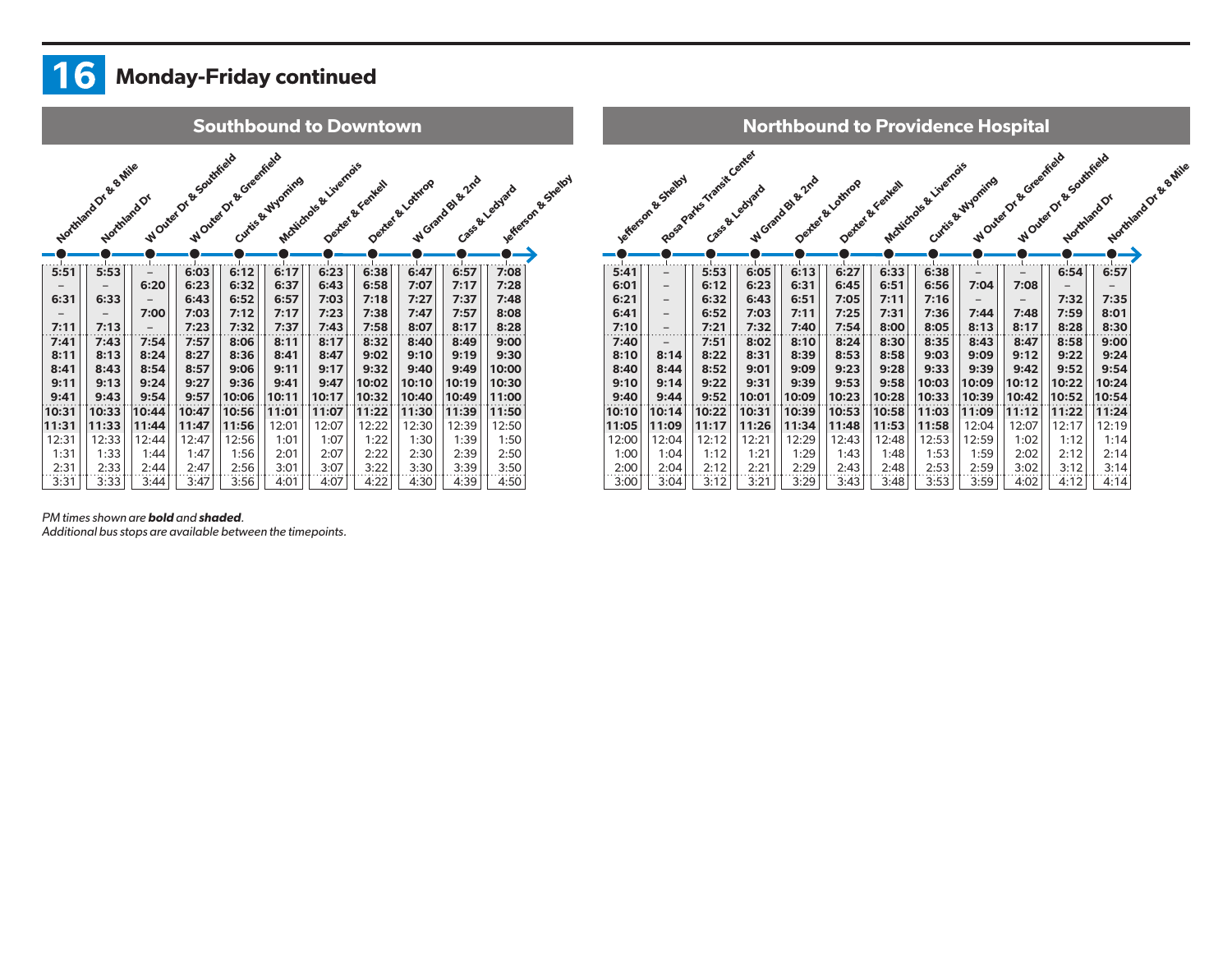

Southbound to Downtown

|              | Northeast Or Se Britis |              | WONEY OF B Southfield | WONEY OF B Greenheid |                  | McNichole & Livernois |                 |                  |                  | Road Parks Transit Center |
|--------------|------------------------|--------------|-----------------------|----------------------|------------------|-----------------------|-----------------|------------------|------------------|---------------------------|
|              |                        |              |                       |                      | Curtis & Myoning |                       | Denter & Fental | Decker & Lothrop | W Grand Bt & 2nd | Case & Ledyard            |
|              | Northland Or           |              |                       |                      |                  |                       |                 |                  |                  |                           |
|              |                        |              |                       |                      |                  |                       |                 |                  |                  |                           |
|              |                        |              |                       |                      |                  |                       |                 |                  |                  |                           |
|              |                        |              |                       |                      |                  |                       |                 |                  |                  |                           |
| 4:26         | 4:28                   | 4:40         | 4:43                  | 4:52                 | 4:57             | 5:02                  | 5:17            | 5:26             | 5:35             | 5:43                      |
| 5:26         | 5:28                   | 5:40         | 5:43                  | 5:52                 | 5:57             | 6:02                  | 6:17            | 6:26             | 6:35             | 6:43                      |
| 6:22         | 6:24                   | 6:36         | 6:39                  | 6:48                 | 6:53             | 6:58                  | 7:13            | 7:22             | 7:31             | 7:39                      |
| 6:52         | 6:54                   | 7:06         | 7:09                  | 7:18                 | 7:23             | 7:28                  | 7:43            | 7:52             | 8:01             | 8:09                      |
| 7:22         | 7:24                   | 7:36         | 7:39                  | 7:48                 | 7:53             | 7:58                  | 8:13            | 8:22             | 8:31             | 8:39                      |
| 7:52         | 7:54                   | 8:06         | 8:09                  | 8:18                 | 8:23             | 8:28                  | 8:43            | 8:52             | 9:01             | 9:09                      |
| 8:22         | 8:24<br>8:54           | 8:36         | 8:39                  | 8:48<br>9:18         | 8:53<br>9:23     | 8:58                  | 9:13<br>9:43    | 9:22<br>9:52     | 9:31<br>10:01    | 9:39<br>10:09             |
| 8:52<br>9:22 | 9:24                   | 9:06<br>9:36 | 9:09<br>9:39          | 9:48                 | 9:53             | 9:28<br>9:58          | 10:13           | 10:22            | 10:31            | 10:39                     |
| 9:52         | 9:54                   | 10:06        | 10:09                 | 10:18                | 10:23            | 10:28                 | 10:43           | 10:52            | 11:01            | 11:09                     |
| 10:22        | 10:24                  | 10:36        | 10:39                 | 10:48                | 10:53            | 10:58                 | 11:13           | 11:22            | 11:31            | 11:39                     |
| 10:52        | 10:54                  | 11:06        | 11:09                 | 11:18                | 11:23            | 11:28                 | 11:43           | 11:52            | 12:01            | 12:09                     |
| 11:22        | 11:24                  | 11:36        | 11:39                 | 11:48                | 11:53            | 11:58                 | 12:13           | 12:22            | 12:31            | 12:39                     |
| 11:52        | 11:54                  | 12:06        | 12:09                 | 12:18                | 12:23            | 12:28                 | 12:43           | 12:52            | 1:01             | 1:09                      |
| 12:22        | 12:24                  | 12:36        | 12:39                 | 12:48                | 12:53            | 12:58                 | 1:13            | 1:22             | 1:31             | 1:39                      |
| 12:52        | 12:54                  | 1:06         | 1:09                  | 1:18                 | 1:23             | 1:28                  | 1:43            | 1:52             | 2:01             | 2:09                      |
| 1:22         | 1:24                   | 1:36         | 1:39                  | 1:48                 | 1:53             | 1:58                  | 2:13            | 2:22             | 2:31             | 2:39                      |
| 1:52         | 1:54                   | 2:06         | 2:09                  | 2:18                 | 2:23             | 2:28                  | 2:43            | 2:52             | 3:01             | 3:09                      |
| 2:22         | 2:24                   | 2:36         | 2:39                  | 2:48                 | 2:53             | 2:58                  | 3:13            | 3:22             | 3:31             | 3:39                      |
| 2:52         | 2:54                   | 3:06         | 3:09                  | 3:18                 | 3:23             | 3:28                  | 3:43            | 3:52             | 4:01             | 4:09                      |
| 3:22         | 3:24                   | 3:36         | 3:39                  | 3:48                 | 3:53             | 3:58                  | 4:13            | 4:22             | 4:31             | 4:39                      |
| 3:52         | 3:54                   | 4:06         | 4:09                  | 4:18                 | 4:23             | 4:28                  | 4:43            | 4:52             | 5:01             | 5:09                      |
| 4:22         | 4:24                   | 4:36         | 4:39                  | 4:48                 | 4:53             | 4:58                  | 5:13            | 5:22             | 5:31             | 5:39                      |
| 4:52         | 4:54                   | 5:06         | 5:09                  | 5:18                 | 5:23             | 5:28                  | 5:43            | 5:52             | 6:01             | 6:09                      |
| 5:22         | 5:24                   | 5:36         | 5:39                  | 5:48                 | 5:53             | 5:58                  | 6:13            | 6:22             | 6:31             | 6:39                      |
| 5:52         | 5:54                   | 6:06         | 6:09                  | 6:18                 | 6:23             | 6:28                  | 6:43            | 6:52             | 7:01             | 7:09                      |
| 6:22         | 6:24<br>6:54           | 6:36<br>7:06 | 6:39<br>7:09          | 6:48<br>7:18         | 6:53<br>7:23     | 6:58<br>7:28          | 7:13<br>7:43    | 7:22<br>7:52     | 7:31<br>8:01     | 7:39<br>8:09              |
| 6:52<br>7:26 | 7:28                   | 7:40         | 7:43                  | 7:52                 | 7:57             | 8:02                  | 8:17            | 8:26             | 8:35             | 8:43                      |
| 8:26         | 8:28                   | 8:40         | 8:43                  | 8:52                 | 8:57             | 9:02                  | 9:17            | 9:26             | 9:35             | 9:43                      |
| 9:26         | 9:28                   | 9:40         | 9:43                  | 9:52                 | 9:57             | 10:02                 | 10:17           | 10:26            | 10:35            | 10:43                     |
| 10:26        | 10:28                  | 10:40        | 10:43                 | 10:52                | 10:57            | 11:02                 | 11:17           | 11:26            | 11:35            | 11:43                     |
| 11:26        | 11:28                  | 11:40        | 11:43                 | 11:52                | 11:57            | 12:02                 | 12:17           | 12:26            | 12:35            | 12:43                     |
| 12:26        | 12:28                  | 12:40        | 12:43                 | 12:52                | 12:57            | 1:02                  | 1:17            | 1:26             | 1:35             | 1:43                      |
| 1:26         | 1:28                   | 1:40         | 1:43                  | 1:52                 | 1:57             | 2:02                  | 2:17            | 2:26             | 2:35             | 2:43                      |
| 2:26         | 2:28                   | 2:40         | 2:43                  | 2:52                 | 2:57             | 3:02                  | 3:17            | 3:26             | 3:35             | 3:43                      |
| 3:26         | 3:28                   | 3:40         | 3:43                  | 3:52                 | 3:57             | 4:02                  | 4:17            | 4:26             | 4:35             | 4:43                      |

Northbound to Providence Hospital 4:00|| 4:07|| 4:15|| 4:22|| 4:33|| 4:37|| 4:42|| 4:49|| 4:53|| 5:03|| 5:05 5:00 5:07 5:15 5:22 5:33 5:38 5:43 5:51 5:55 6:06 6:09 6:00 6:08 6:18 6:26 6:38 6:43 6:48 6:56 7:00 7:11 7:14 7:00|| 7:08|| 7:18|| 7:26|| 7:38|| 7:43|| 7:48|| 7:56|| 8:00|| 8:11|| 8:14 7:30|| 7:38|| 7:48|| 7:56|| 8:08|| 8:13|| 8:18|| 8:26|| 8:30|| 8:41|| 8:44 8:00 8:08 8:18 8:26 8:38 8:43 8:48 8:56 9:00 9:11 9:14 8:30 | 8:38 | 8:48 | 8:56 | 9:08 | 9:13 | 9:18 | 9:26 | 9:30 | 9:41 | 9:44 9:00|| 9:08|| 9:18|| 9:26|| 9:38|| 9:43|| 9:48|| 9:56||10:00||10:11||10:14 9:30 | | 9:38 | 9:48 | 9:56 | | 10:08 | | 10:13 | | 10:18 | | 10:26 | | 10:30 | | 10:41 | | 10:44 10:00 | 10:08 | 10:18 | 10:26 | 10:38 | 10:43 | 10:48 | 10:56 | 11:00 | 11:11 | 11:14 10:30 | 10:38 | 10:48 | 10:56 | 11:08 | 11:13 | 11:18 | 11:26 | 11:30 | 11:41 | 11:44 11:00 | 11:08 | 11:18 | 11:26 | 11:38 | 11:43 | 11:48 | 11:56 | **12:00 | 12:11 | 12:14** 11:30 11:38 11:48 11:56 12:08 12:13 12:18 12:26 12:30 12:41 12:44 12:00 12:08 12:18 12:26 12:38 12:43 12:48 12:56 1:00 1:11 1:14 12:30 12:38 12:48 12:56 1:08 1:13 1:18 1:26 1:30 1:41 1:44 1:00 | 1:08 | 1:18 | 1:26 | 1:38 | 1:43 | 1:48 | 1:56 | 2:00 | 2:11 | 2:14 1:30 | 1:38 | 1:48 | 1:56 | 2:08 | 2:13 | 2:18 | 2:26 | 2:30 | 2:41 | 2:44 2:00 | 2:08 | 2:18 | 2:26 | 2:38 | 2:43 | 2:48 | 2:56 | 3:00 | 3:11 | 3:14 2:30 | 2:38 | 2:48 | 2:56 | 3:08 | 3:13 | 3:18 | 3:26 | 3:30 | 3:41 | 3:44 3:00 | 3:08 | 3:18 | 3:26 | 3:38 | 3:43 | 3:48 | 3:56 | 4:00 | 4:11 | 4:14 3:30 | 3:38 | 3:48 | 3:56 | 4:08 | 4:13 | 4:18 | 4:26 | 4:30 | 4:41 | 4:44 4:00 | 4:08 | 4:18 | 4:26 | 4:38 | 4:43 | 4:48 | 4:56 | 5:00 | 5:11 | 5:14 4:30 | 4:38 | 4:48 | 4:56 | 5:08 | 5:13 | 5:18 | 5:26 | 5:30 | 5:41 | 5:44 5:00 5:08 5:18 5:26 5:38 5:43 5:48 5:56 6:00 6:10 6:13 5:30 5:38 5:48 5:56 6:08 6:12 6:17 6:24 6:28 6:38 6:41 6:00 6:07 6:15 6:22 6:33 6:37 6:42 6:49 6:53 7:03 7:06 6:30 | 6:37 | 6:45 | 6:52 | 7:03 | 7:07 | 7:12 | 7:19 | 7:23 | 7:33 | 7:36 7:00 | 7:07 | 7:15 | 7:22 | 7:33 | 7:37 | 7:42 | 7:49 | 7:53 | 8:03 | 8:06 7:30 | 7:37 | 7:45 | 7:52 | 8:03 | 8:07 | 8:12 | 8:19 | 8:23 | 8:33 | 8:36 8:00 | 8:07 | 8:15 | 8:22 | 8:33 | 8:37 | 8:42 | 8:49 | 8:53 | 9:03 | 9:06 9:00 | 9:07 | 9:15 | 9:22 | 9:33 | 9:37 | 9:42 | 9:49 | 9:53 |10:03 |10:06 10:00 10:07 10:15 10:22 10:33 10:37 10:42 10:49 10:53 11:03 11:06 11:00 | 11:07 | 11:15 | 11:22 | 11:33 | 11:37 | 11:42 | 11:49 | 11:53 | 12:03 | 12:06 12:00 | 12:07 | 12:15 | 12:22 | 12:33 | 12:37 | 12:42 | 12:49 | 12:53 | | 1:03 | | 1:06 1:00 | 1:07 | 1:15 | 1:22 | 1:33 | 1:37 | 1:42 | 1:49 | 1:53 | 2:03 | 2:06  $2:00 \begin{bmatrix} 2:07 \end{bmatrix}$  2:15  $\begin{bmatrix} 2:22 \end{bmatrix}$  2:33  $\begin{bmatrix} 2:37 \end{bmatrix}$  2:42  $\begin{bmatrix} 2:49 \end{bmatrix}$  2:53  $\begin{bmatrix} 3:03 \end{bmatrix}$  3:06 3:00 3:07 3:15 3:22 3:33 3:37 3:42 3:49 3:53 4:03 4:06 Rosa Patts Transit Center Cass & Leavard W Grand Bl & 2nd Dexter & Lothrop Dexter & Fentell McNichols & Livernois Curtis & Wyoming W Outer Or & Greenfield Assembly W Outer Dr & Southfield Northland Dr & 8 Mile

*PM times shown are* bold *and* shaded*. Additional bus stops are available between the timepoints.*